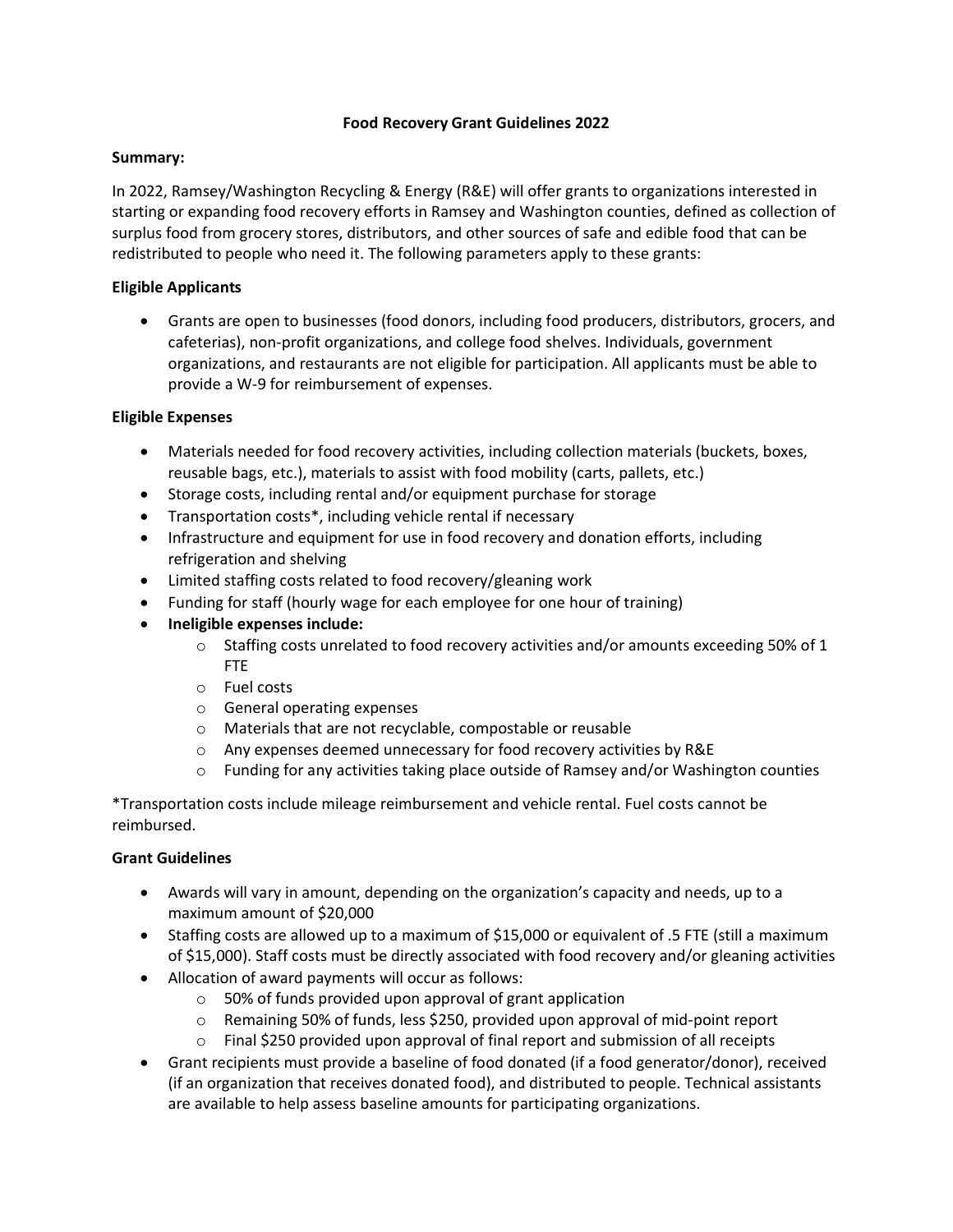- All grant recipients are required to enter into a grant agreement with R&E for 18 months. Projects may be completed earlier, though quarterly reports will need to be submitted for the duration of the 18-month period.
- Grant recipients must provide a completed W-9 form prior to funds being distributed
- All food recovery associated with this grant must take place in Ramsey and or Washington counties.
- Collected food must be distributed to people in need, ideally in Ramsey and/or Washington County. Food shelves, meal providers, and other approved outlets are acceptable recipients of donated food. Any food collected that is deemed inedible must be composted whenever possible.
- Collected food must be distributed for free sale of the items once collected is not acceptable, except in cases that are pre-approved by R&E.
- Receipts and reports on the following must be provided in order to be reimbursed for programming:
	- o All materials purchased
	- o Transportation costs\*
	- o Staff roles, wages, and hours worked related to food recovery (if applying for reimbursement)
	- o Names and locations of donor organizations
	- o Recipient organizations names and locations
	- o Pounds of food collected
	- o Pounds distributed to each recipient site
	- o Description of how weights/amounts are estimated or determined

# **Applying for Grant Funding**

To apply, the applicant must receive a site visit from one of the R&E's Recycling Experts, Minnesota Waste Wise or EcoConsilium. At the site visit, the Recycling Expert will help with answering questions about the grant and assessing baseline measurements of food being donated/recovered. They will help the applicant determine how to best use grant funding to meet the applicant's food recovery goals. The Recycling Expert will help develop and submit the grant application.

To request a site visit e-mai[l programs@recyclingandenergy.org.](mailto:programs@recyclingandenergy.org)

#### **Grant Process**

- 1) Applicant expresses interest and/or applies by emailing [programs@recyclingandenergy.org](mailto:programs@recyclingandenergy.org)
- 2) A Recycling Expert will contact the applicant to set up a site visit and assist with completing the application
- 3) A team will review the application
- 4) A notice of approval or denial for the grant will be emailed to the applicant within 2-3 weeks of the deadline
- 5) Grant recipient will review and sign grant contract and provide a completed W-9 form
- 6) 50% of project grant funding disbursed
- 7) Grant work begins
- 8) Grant recipient will complete quarterly reports